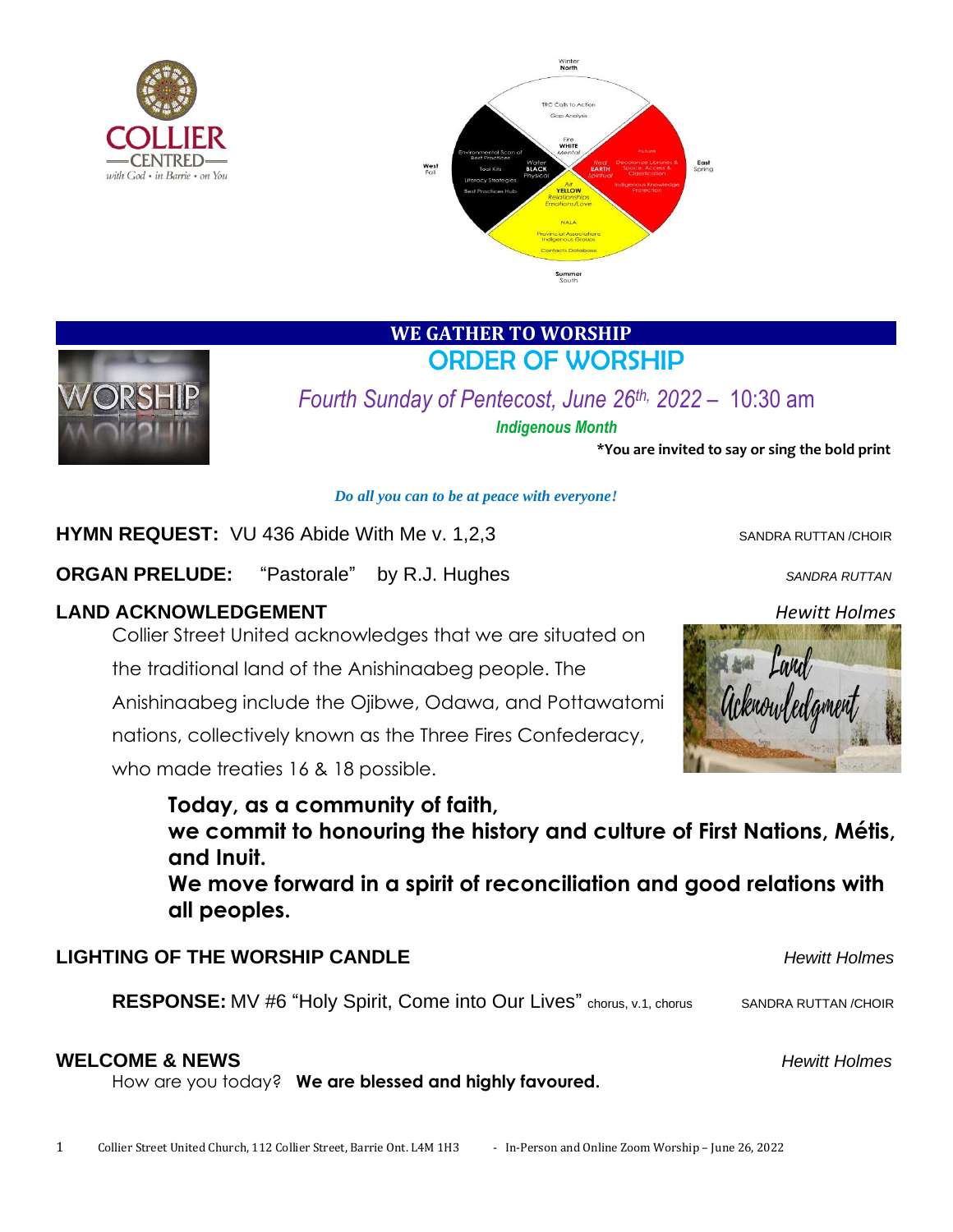## **WE PRAISE AND PRAY**

*How welcome upon the mountains are the feet of one who brings good news—who announces peace, and brings news of happy things, and proclaims deliverance, saying to Zion, "Your God reigns!"*

## **^WORDS FOR THE GATHERED***: Hewitt Holmes*

God of times past, God of our present days, God of all days that are to come,

### **You are with us. Celebrating with us in the joyful times,**

**supporting us in times of loss,**

Encouraging us to do away with injustice, encouraging us to embrace new truth,

## **You are with us.**

## **You are the object and focus of our worship,**

We gather in worship with our community of faith on the

**We will keep our eyes on the most faithful goal.**

**We will continue the work of right relations.**

Today, we seek the determination of Jesus, who made up his mind to go to Jerusalem.

there are some who will seek to discourage us. **We will listen but we will not look back.** There are those who are not open to our mission.

the inspiration of our praise and prayer,

**You are with us!**

journey of reconciliation.

As we journey, we know

Holy One,

 **(Responsive Prayers by David Sparks, Year C- Edited)**

\***HYMN:** VU 697 "O For a World" v.1,2,3 *SANDRA RUTTAN /CHOIR*

**^OPENING PRAYER OF DETERMINATION** *Hewitt Holmes*







There are those who will oppose us. **We will dialogue with them and make clear why we have chosen to go forward.**

**We will encounter them but keep our vision bright.**

We pray this day, that your faithful determination will carry us through. **In the name of the Creator, Christ, and Companion we pray - Amen.**

**SILENCE**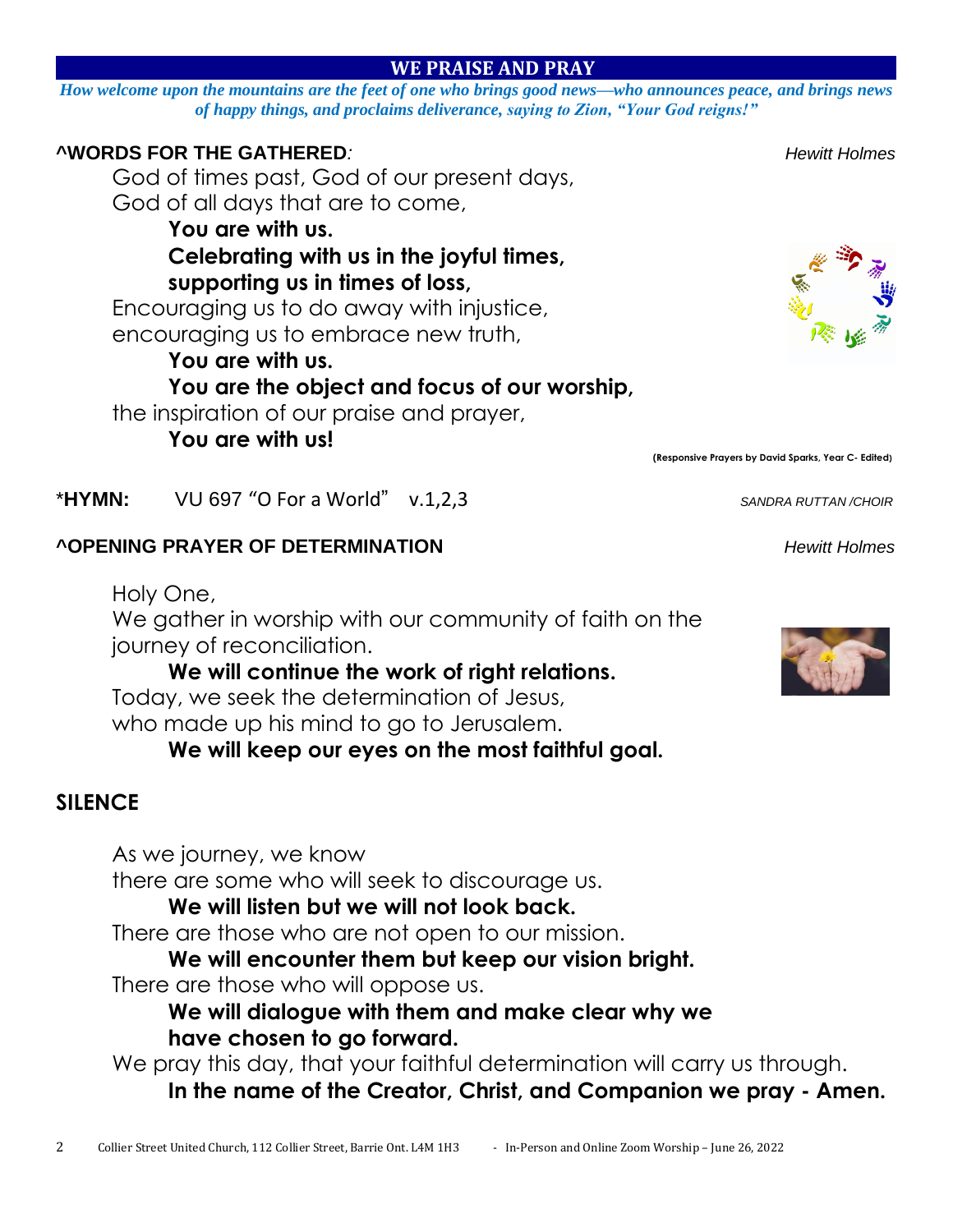**ASSURANCE OF PEACE ALONG THE WAY:** *Hewitt Holmes*

We pray for peace, Loving God. When the community of faith is weak,

**peace in prayer, praise, and holy silence.**

When the community of faith is strong,

**peace in caring for the vulnerable and in helping those who are drifting.**

When we are downhearted,

**peace from the presence of loved ones.**

When we are on top of the world,

## **peace as we share our joy with others. Amen.**

**(Gathered by Love by Lavon Bayler, Year C)**

**RESPONSE**: MV #160 "There's a River of Life" by Jonathan Maracle (Mohawk)*SANDRA RUTTAN /CHOIR*

**WE GROW TOGETHER** 

*But now you are reconciled in Christ's mortal body through death so that you can now stand before God holy, pure and blameless!*

**^WORDS FROM SCRIPTURE:** Matthew 18:15-17 & 2 Corinthians 5:18-21 (Inclusive Bible) *Donna Martin*

*Let us listen to hear what the Spirit is saying to the Church…*

 $15$  "If your sister or brother should commit some wrong against you, go and point out the error, but keep it between the two of you. If she or he listens to you, you have won a loved one back;



 $16$  if not, try again, but take one or two others with you, so that every case may stand on the word of two or three witnesses.

 $17$  If your sister or brother refuses to listen to them, refer the matter to the church. If she or he ignores even the church, then treat that sister or brother as you would a Gentile or a tax collector.

5-18 All of this is from God, who ransomed us through Christ—and made us ministers of that reconciliation.

 $19$  This means that through Christ, the world was fully reconciled again to God, who didn't hold our transgressions against us but instead entrusted us with this message of reconciliation.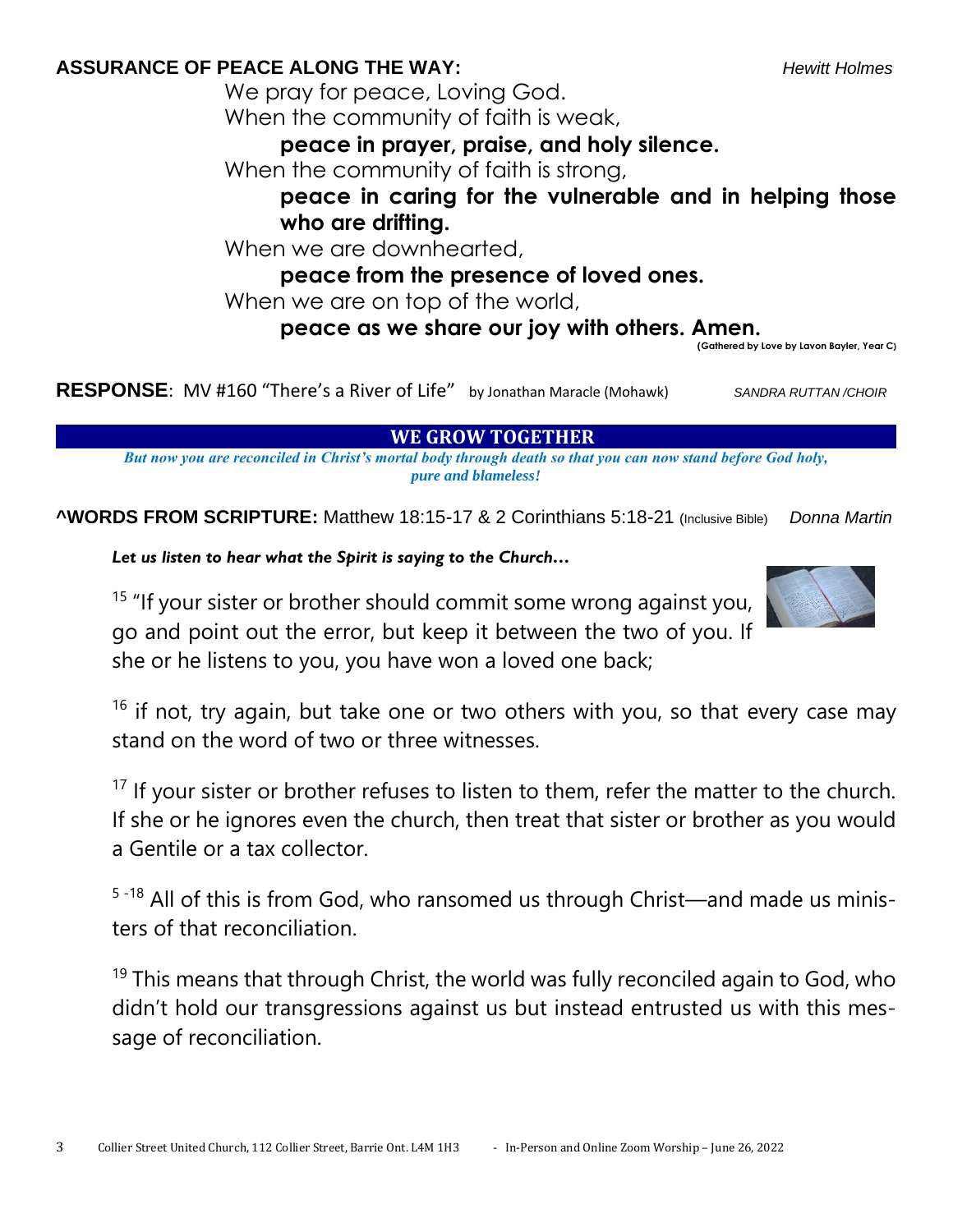$20$  This makes us Christ's ambassadors, as though God were making the appeal directly through us. Therefore we implore you in Christ's name: be reconciled to God.

 $21$  For our sake, God made the One who was without sin to be sin, so that by this means we might become the very holiness of God.

*This is Life-giving Word for the People of God. Thanks be to God.*

**CHORAL ANTHEM:** "Sweetgrass and Candle" by J. Oldham and R. Klusmeier *CHOIR* 

### **PRESENTATION & DISCUSSION:**

*"Calls to Action - Reconciliation With Our Indigenous Siblings: Where are We?"*

*<https://crc-canada.org/wp-content/uploads/2016/03/trc-calls-to-action-english.pdf>*

**SPECIAL MUSIC:** "Dear Creator of the Sky" *VIRTUAL CHOIR*

### **WE RESPOND TOGETHER**

*Yes, God so loved the world as to give the Only Begotten One, that whoever believes may not die, but have eternal life.*

## **OFFERING:**

Teach us the joy of sharing, O God:

**The joy of sharing time with those who lack friendship and care, the joy of sharing attention with those who are anxious and afraid, the joy of sharing gifts with those whom this world treats harshly.**

Bless these gifts as they work in the Way of Jesus.

**Amen.**

## **PRAYERS FOR OURSELVES & OTHERS** *Hewitt Holmes*

**THE PRAYER OF JESUS** *(Spoken)*

 **WE GO TO BE GOD'S COMMUNITY** 

*"Therefore treat others as you would have them treat you. This is the whole meaning of the Law and the prophets.*

**HYMN:** MV 135 "Called by Earth and Sky" *SANDRA RUTTAN /CHOIR* 

# **COMMISSIONING:** *Hewitt Holmes*

Discover the right path! **We will walk resolutely along it.** Sense the temptation to avoid and delay! **We will fight that temptation.**